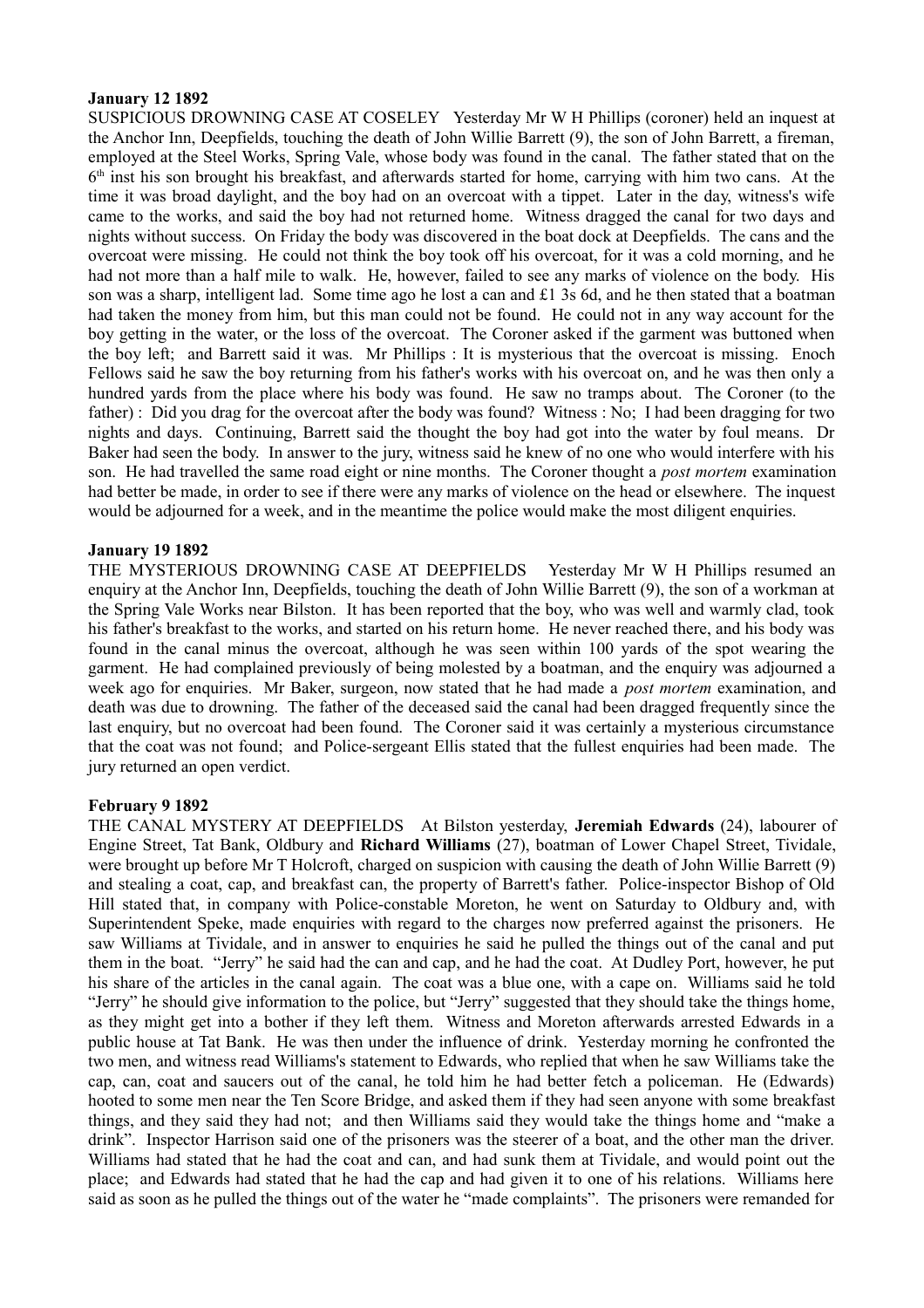eight days.

## **February 17 1892**

THE DEEPFIELDS CANAL MYSTERY The mystery surrounding the death of John Willie Barrett, aged nine years, whose parents reside in Anchor Yard, Deepfields, still remains unravelled. It may be remembered that the deceased left his home on the  $6<sup>th</sup>$  January to take his father's breakfast to the Spring Vale Furnaces, Bilston. He did not return, and his body was afterwards found in the canal a short distance from his home, an open verdict being returned at the inquest. Subsequently, Jeremiah Edwards (24), boatman, of Engine Street, Tat Bank, Oldbury, and **Richard Williams** (27), boatman, Chapel Street, Tividale, were ascertained to have made statements with regard to clothing and breakfast tins believed to have been in the possession of the boy when he was drowned, and they were apprehended. They then made very contradictory statements on the subject. The prisoners were brought up again at the Bilston Police Court yesterday, charged with causing the death of the boy and stealing his coat, cap and a breakfast can. Mr R A Willcock (Willcock and Taylor, Wolverhampton) now appeared to conduct the proceedings on behalf of the Public Prosecutor, and asked for a further remand in order that the police might be enabled to make further enquiries. He intended to prefer a charge of murder against the prisoners. Inspector Bishop repeated the evidence which has already been published as to statements made by the prisoners, and they were again remanded for a week, bail being refused.

# **February 24 1892**

THE ALLEGED MURDER OF A BOY AT DEEPFIELDS The magisterial investigation into the circumstances attending the death of John Willie Barrett (9) of Anchor Yard, Deepfields, whose body was found in the Birmingham Canal at Deepfields on the 8<sup>th</sup> January, was resumed at the Bilston Police Court yesterday, when **Richard Williams** (27), of 34 Lower Chapel Street, Tividale, and **Jeremiah Edwards** (24), Engine Street, Tat Bank, Oldbury, two boatmen, were again charged on remand with the wilful murder of the boy, and further with stealing a coat, cap and can, the property of the boy's father. Mr R A Willcock conducted the case for the Public Prosecutor, and Mr J Clark defended. Mr Willcock, in opening the case, stated that on January  $6<sup>th</sup>$  the deceased was sent with his father's breakfast to Sir Alfred Hickman's Spring Vale Works. He was seen by a man named Fellows returning home along the canal side near the Ten Score Bridge. He was then wearing a blue pilot overcoat and cap. It was a bitterly cold day, and it was not likely that he would take the coat off himself, as it fitted very tightly and he was unable to unbutton it without assistance. It was then about nine o'clock in the morning, and from that time the lad was not seen alive. The canal was dragged, and on the  $8<sup>th</sup>$  January his body was found within one hundred vards of the place where he was last seen by Mr Fellows. It was then minus the coat and cap, and the breakfast utensils, a can and saucer, were also missing. On the  $6<sup>th</sup>$  January the two prisoners were in charge of a boat belonging to Messrs Chance of the Alkali Works, Oldbury, which was proceeding to Wolverhampton, and they were near the place where the deceased was last seen alive. On the evening of the same day Edwards entered the Navigation Inn at Tat Bank, Oldbury, and remarked that he and his mate had had a good day, as they had found a lad's coat and cap in the canal at Deepfields, but they had hurried on for fear of being "collared". An inquest was held on the body, and when Edwards went to the Navigation Inn again he was advised to give the articles up which he had found. He then made no reply. An advertisement describing the articles was subsequently inserted in an evening paper, and Edwards, on visiting the Navigation Inn, was once more advised to give up the things he had found, but he replied, "If they want the things they must fetch them". The prisoners were afterwards questioned by the police, and they then stated that they found the things in the canal, and as they feared to attend the inquest they sank the coat in the canal near to Holcroft's works at Tividale. The coat had since been recovered at the place described by the prisoners. Witnesses were then called. John Barrett, the father of the boy, deposed to the deceased bringing his breakfast on the morning of the  $6<sup>th</sup>$  January. He started to return home about ten minutes to nine o'clock, and was then wearing a tight fitting overcoat, which he was unable to put on or take off himself. As the boy did not return home, witness had the canal dragged, and the body was found two days later. The coat, cap and breakfast utensils were then missing. Enoch Fellows of 10 Broad Lane, Bilston, deposed that he was working on a pit bank near the Ten Score Bridge, on the morning of the  $6<sup>th</sup>$  January, and saw the deceased returning home. He was then wearing the coat and cap and carrying the breakfast things. Evidence having been given that the prisoners went with a boat to Wolverhampton on the day the boy was lost, and returned to Oldbury the same night, **Hannah Tolley**, the wife of a boatman living by the canal side at Whimsey Bridge, Oldbury, stated that on the 6<sup>th</sup> January, between four and five o'clock in the afternoon, she saw a boat passing her house. Edwards, who was steering, threw a cap to her, and said it would do for her boy Willie. The boy came up at the time, and